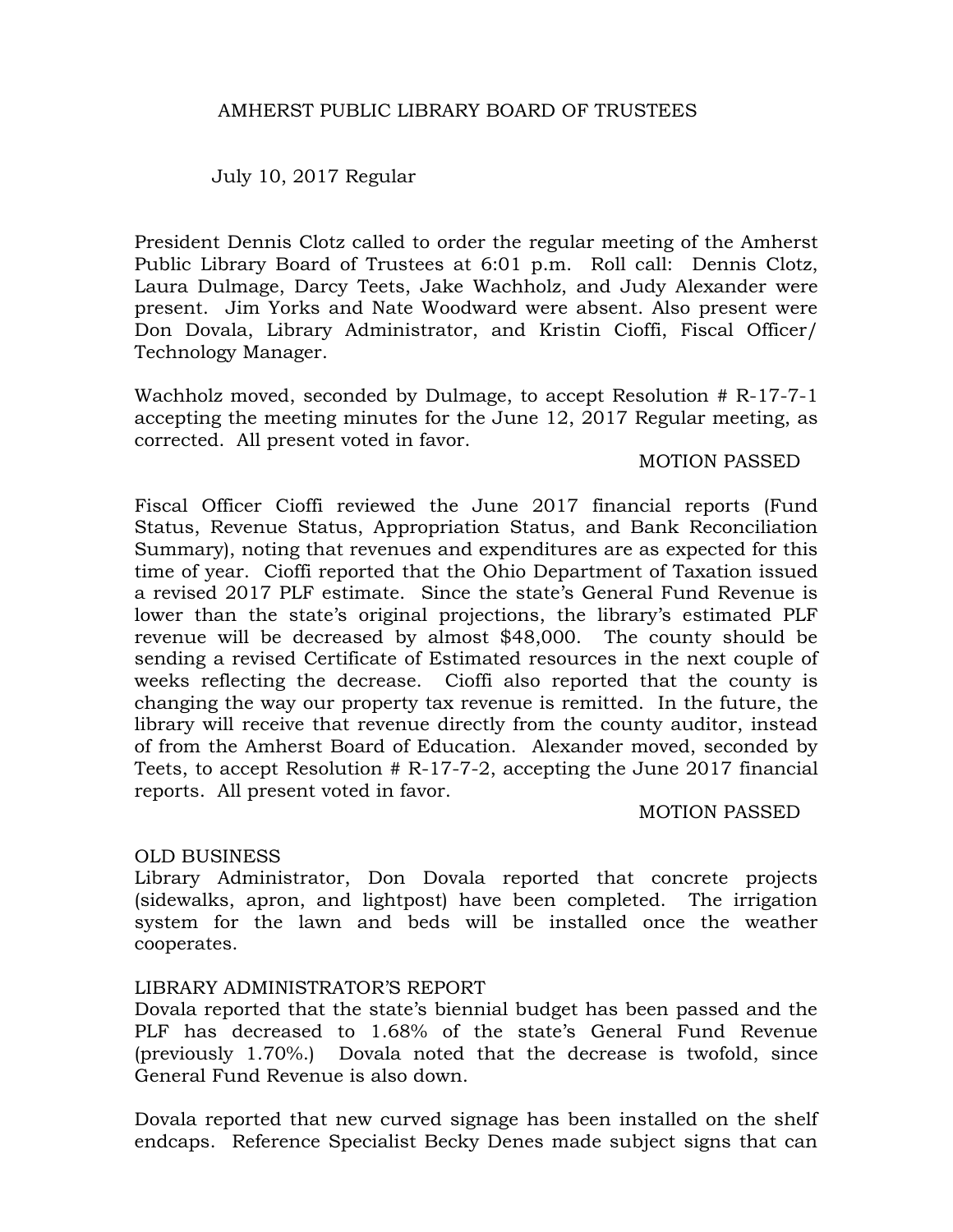# AMHERST PUBLIC LIBRARY BOARD OF TRUSTEES

July 10, 2017 Regular

be seen on an angle. The hanging subject signs that are located in the stacks were purchased 20 years ago, and unfortunately are no longer available for purchase. Dovala noted that the schedule for Main Street Amherst's remaining Walkin' on Wednesday programs has been finalized. July's event will feature lawn games. In August, the Lorain County Metroparks will be at the library. In September, the Lorain County Kennel Club will be bringing dogs to the library. Wachholz offered to provide supplies for lawn games. Dovala thanked him and said he will introduce him to Becky Denes so he can coordinate that with her.

### NEW BUSINESS

Dovala reported that there have been 2 people at the library soliciting for petitions. We are not allowed to ask petitioners to leave the property, but we may have parameters as to where they are allowed to set up. Dovala was thinking that the sidewalk area in front of the handicap parking might be a good spot to designate for that purpose. Dovala spoke with Assistant Lorain County Prosecutor Jerry Innes about the situation, and he suggested that the library should make a policy. Dovala will draft a policy and have it reviewed by Innes for the next meeting.

Dovala noted that the stats for notary service, fax service, and door counts have been up this month.

Teets commented that when he attended the OLC Trustee workshop in March, he learned that some other libraries in the state are offering passport service and receiving income from that. Brief discussion on passport service followed.

GIFTS & CORRESPONDENCE-none

PUBLIC COMMENTS-none

COMMITTEE REPORTS BUILDINGS & GROUNDS- no report

PERSONNEL-no report The next meeting was set for Tuesday, September 5 at 10:00 a.m.

FINANCE & AUDIT-no report